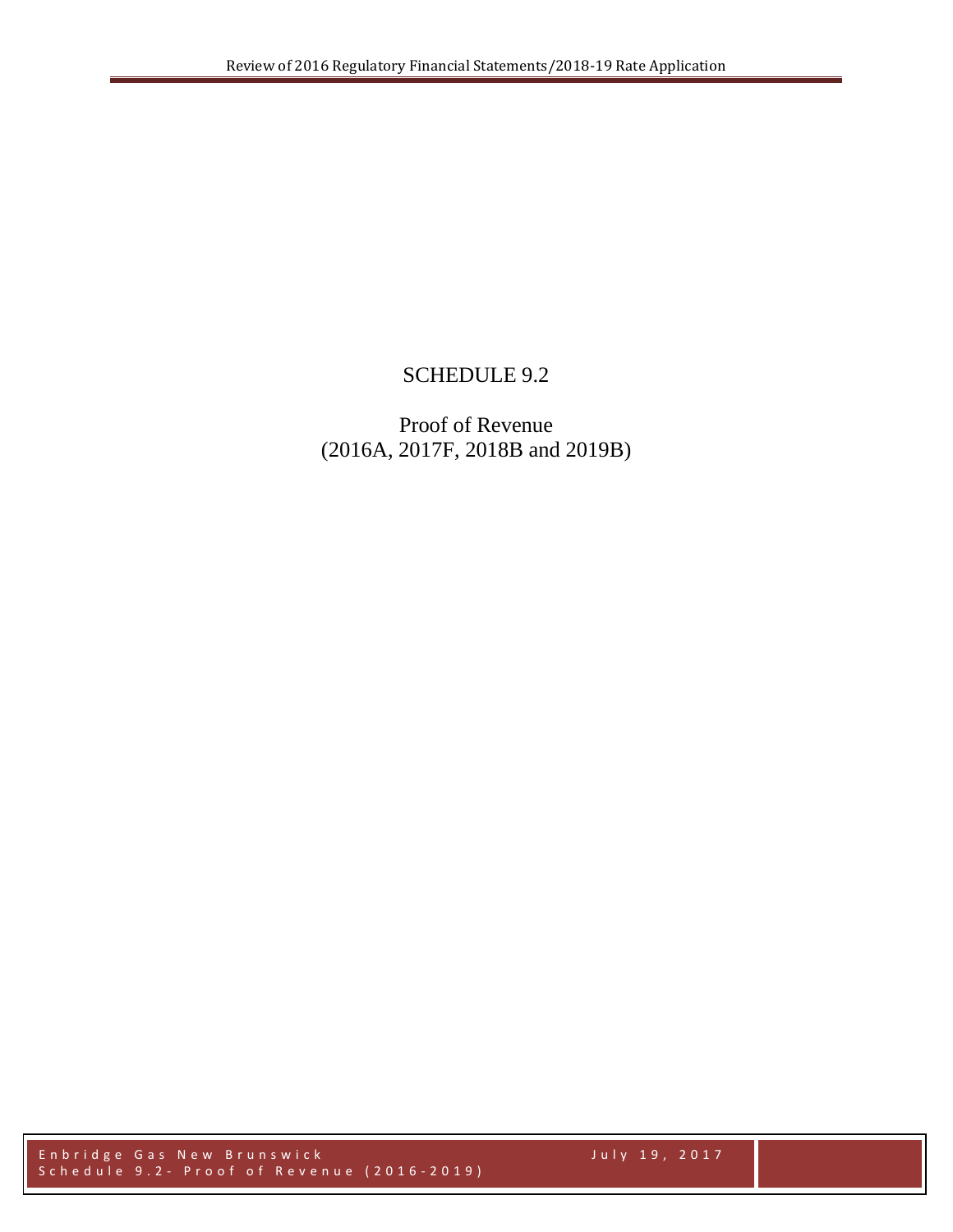|                   |                                                       |                    |                          |                   |                          |                          |                          |                  | <b>2016 Revenue Reconcilation</b> |                  |                  |                          |                   |                    |
|-------------------|-------------------------------------------------------|--------------------|--------------------------|-------------------|--------------------------|--------------------------|--------------------------|------------------|-----------------------------------|------------------|------------------|--------------------------|-------------------|--------------------|
|                   | 2 THROUGHPUT (GJs)                                    | Jan                | Feb                      | Mar               | Apr                      | May                      | Jun                      | Jul              | Aug                               | Sep              | Oct              | Nov                      | Dec               | 2016 Total         |
| 3                 | Small General                                         | 100,534            | 85,673                   | 84,334            | 58,953                   | 31,059                   | 17,114                   | 12,525           | 13,396                            | 20,406           | 25,919           | 53,526                   | 73,974            | 577,412            |
| 4                 | Mid General                                           | 178,825            | 144,104                  | 142,502           | 95,883                   | 52,675                   | 29,865                   | 25,244           | 25,961                            | 30,649           | 41,735           | 93,420                   | 145,741           | 1,006,604          |
| 5                 | Large General                                         | 198,123            | 170,379                  | 170,207           | 120,569                  | 83,788                   | 56,484                   | 50,311           | 50,342                            | 53,310           | 79,776           | 137,857                  | 183,957           | 1,355,103          |
| 6                 | <b>Contract General</b>                               | 127,390            | 111,588                  | 107,333           | 81,703                   | 59,450                   | 41,164                   | 38,246           | 37,632                            | 39,237           | 55,553           | 62,273                   | 92,563            | 854,132            |
| $\overline{7}$    | <b>Industrial Contract General</b>                    | 238,868            | 213,623                  | 208,064           | 169,265                  | 124,364                  | 74,749                   | 66,121           | 64,990                            | 77,180           | 149,114          | 169,707                  | 142,040           | 1,698,085          |
| 8                 | OPS                                                   |                    |                          |                   | 10                       | 4,217                    | 4,048                    | 4,098            | 3,059                             | 3,106            | 2,625            | 2,009                    | 89                | 23,261             |
| 9                 |                                                       | 843,739            | 725,367                  | 712,440           | 526,384                  | 355,552                  | 223,425                  | 196,546          | 195,379                           | 223,888          | 354,723          | 518,792                  | 638,364           | 5,514,598          |
| 10                |                                                       |                    |                          |                   |                          |                          |                          |                  |                                   |                  |                  |                          |                   |                    |
|                   | 11 THROUGHPUT (Blocks)                                | Jan                | Feb                      | Mar               | Apr                      | May                      | Jun                      | Jul              | Aug                               | Sep              | Oct              | Nov                      | Dec               | 2016 Total         |
| 13                | 12 <b>Block 1</b>                                     |                    |                          |                   | 58,953                   |                          |                          |                  |                                   | 20,406           |                  | 53,526                   | 73,974            | 577,412            |
| 14                | Small General                                         | 100,534            | 85,673<br>126,230        | 84,334<br>125,001 |                          | 31,059                   | 17,114<br>28,545         | 12,525<br>24,109 | 13,396                            |                  | 25,919<br>40,900 | 87,906                   |                   | 899,033            |
| 15                | Mid General<br>Large General                          | 145,163<br>100,889 | 96,509                   | 94,814            | 90,384<br>79,262         | 51,121<br>56,783         | 26,878                   | 23,453           | 24,418<br>23,321                  | 29,870<br>29,616 | 45,614           | 73,428                   | 125,384<br>88,722 | 739,290            |
| 16                | <b>OPS</b>                                            |                    |                          |                   | 10                       | 4,217                    | 4,048                    | 4,098            | 3,059                             | 3,106            | 2,625            | 2,009                    | 89                | 23,261             |
|                   | 17 <b>Block 2</b>                                     |                    |                          |                   |                          |                          |                          |                  |                                   |                  |                  |                          |                   |                    |
| 18                | Small General                                         |                    | $\overline{a}$           | ÷                 |                          |                          | $\overline{a}$           | $\overline{a}$   | $\overline{a}$                    | $\overline{a}$   |                  | $\overline{\phantom{a}}$ |                   |                    |
| 19                | Mid General                                           | 33,662             | 17,874                   | 17,501            | 5,499                    | 1,554                    | 1,321                    | 1,134            | 1,542                             | 778              | 834              | 5,514                    | 20,357            | 107,572            |
| 20                | <b>OPS</b>                                            |                    |                          |                   |                          |                          |                          |                  |                                   |                  |                  |                          |                   |                    |
|                   | 21 Summer Season                                      |                    |                          |                   |                          |                          |                          |                  |                                   |                  |                  |                          |                   |                    |
| 22                | Large General                                         |                    |                          |                   | $\overline{\phantom{a}}$ | 27,004                   | 29,606                   | 26,858           | 27,021                            |                  |                  |                          |                   | 110,489            |
| 23                | <b>Contract General</b>                               |                    |                          | ÷,                | $\overline{\phantom{a}}$ | 59,450                   | 41,164                   | 38,246           | 37,632                            | ÷                |                  | $\overline{a}$           | L,                | 176,492            |
| 24                | Industrial Contract General                           |                    |                          | ÷,                | $\overline{\phantom{a}}$ | 124,364                  | 74,749                   | 66,121           | 64,990                            | ÷                |                  | ÷,                       | Ĭ.                | 330,224            |
|                   | 25 Winter Season                                      |                    |                          |                   |                          |                          |                          |                  |                                   |                  |                  |                          |                   |                    |
| 26                | Large General                                         | 97,234             | 73,870                   | 75,394            | 41,307                   |                          |                          |                  | ÷                                 | 23,694           | 34,162           | 64,429                   | 95,235            | 505,324            |
| 27                | <b>Contract General</b>                               | 127,390            | 111,588                  | 107,333           | 81,703                   | $\overline{\phantom{a}}$ | ÷                        |                  | ÷                                 | 39,237           | 55,553           | 62,273                   | 92,563            | 677,640            |
| 28                | Industrial Contract General                           | 238,868            | 213,623                  | 208,064           | 169,265                  | $\overline{a}$           |                          |                  | ÷                                 | 77,180           | 149,114          | 169,707                  | 142,040           | 1,367,862          |
| 29                |                                                       |                    |                          |                   |                          |                          |                          |                  |                                   |                  |                  |                          |                   |                    |
|                   | 30 CONTRACT DEMAND GJ's                               | Jan                | Feb                      | Mar               | Apr                      | May                      | Jun                      | Jul              | Aug                               | Sop              | Oct              | Nov                      | Dec               | 2016 Total         |
| 31                | <b>Contract General</b>                               | 5,888              | 5,888                    | 5,888             | 6,040                    | 6,040                    | 6,040                    | 6,003            | 6,003                             | 6,003            | 6,003            | 4,023                    | 4,023             | 67,842             |
| 32                | Industrial Contract General                           | 11,616             | 11,616                   | 11,616            | 11,675                   | 11,675                   | 11,675                   | 11,675           | 11,675                            | 11,675           | 11,675           | 10,386                   | 10,386            | 137,345            |
| 33                |                                                       |                    |                          |                   |                          |                          |                          |                  |                                   |                  |                  |                          |                   |                    |
|                   | 43 CUMULATIVE CUSTOMERS                               | Jan                | Feb                      | Mar               | Apr                      | May                      | Jun                      | Jul              | Aug                               | Sep              | Oct              | Nov                      | Dec               | 2016               |
| 44                | Small General                                         | 8,286              | 8,281                    | 8,271             | 8,249                    | 8,233                    | 8,203                    | 8,210            | 8,217                             | 8,226            | 8,250            | 8,262                    | 8,279             | 8,279              |
| 45                | Mid General - Tier 1                                  | 1,726              | 1,705                    | 1,689             | 1,683                    | 1,668                    | 1,654                    | 1,634            | 1,629                             | 1,640            | 1,657            | 1,720                    | 1,719             | 1,719              |
| 46                | Mid General - Tier 2                                  | 1,352              | 1,352                    | 1,352             | 1,352                    | 1,352                    | 1,352                    | 1,352            | 1,352                             | 1,352            | 1,352            | 1,352                    | 1,352             | 1,352              |
| 47                | Large General - Tier 1                                | 335                | 332                      | 332               | 332                      | 330                      | 328                      | 325              | 326                               | 327              | 326              | 315                      | 302               | 302                |
| 48                | Large General - Tier 2                                | 97                 | 97                       | 97                | 97                       | 97                       | 97                       | 97               | 97                                | 97               | 97               | 63                       | 75                | 75                 |
| 49                | <b>Contract General</b>                               | 91                 | 91                       | 91                | 91                       | 91                       | 91                       | 90               | 90                                | 90               | 91               | 74                       | 74                | 74<br><sub>9</sub> |
| 50<br>51          | <b>Industrial Contract</b>                            | 9                  | 9                        | 9                 | 9                        | 9                        | 9                        | 9                | 9                                 | 9                | 9                | 9                        | 9                 |                    |
| 52                | <b>OPS</b>                                            | 15<br>11,911       | 15<br>11,882             | 15<br>11,856      | 15<br>11,828             | 17<br>11,797             | 17<br>11,751             | 17<br>11,734     | 17<br>11,737                      | 17<br>11,758     | 14<br>11,796     | 14<br>11,809             | 14<br>11,824      | 14<br>11,824       |
| 53                |                                                       |                    |                          |                   |                          |                          |                          |                  |                                   |                  |                  |                          |                   |                    |
| 54                | CONTRACT DEMAND PER GJ / CUSTOMER CHARGE PER CUSTOMER |                    |                          |                   |                          |                          |                          |                  |                                   |                  |                  |                          |                   |                    |
| 55                |                                                       | Jan                | Feb                      | Mar               | Apr                      | May                      | Jun                      | Jul              | Aug                               | Sep              | Oct              | Nov                      | Dec               | 2016               |
| 56                | Small General                                         | 18.00              | 18.00                    | 18.00             | 18.00                    | 18.00                    | 18.00                    | 18.00            | 18.00                             | 18.00            | 18.00            | 18.00                    | 18.00             |                    |
| 57                | Mid General - Tier 1                                  | 20.00              | 20.00                    | 20.00             | 20.00                    | 20.00                    | 20.00                    | 20.00            | 20.00                             | 20.00            | 20.00            | 20.00                    | 20.00             |                    |
| 58                | Mid General - Tier 2                                  | 50.00              | 50.00                    | 50.00             | 50.00                    | 50.00                    | 50.00                    | 50.00            | 50.00                             | 50.00            | 50.00            | 50.00                    | 50.00             |                    |
| 59                | Large General - Tier 1                                | 175.00             | 175.00                   | 175.00            | 175.00                   | 275.00                   | 275.00                   | 275.00           | 275.00                            | 275.00           | 275.00           | 275.00                   | 275.00            |                    |
| 60                | Large General - Tier 2                                | 275.00             | 275.00                   | 275.00            | 275.00                   | 375.00                   | 375.00                   | 375.00           | 375.00                            | 375.00           | 375.00           | 375.00                   | 375.00            |                    |
| 61                | <b>Contract General</b>                               | 19.00              | 19.00                    | 19.00             | 19.00                    | 19.00                    | 19.00                    | 19.00            | 19.00                             | 19.00            | 19.00            | 19.00                    | 19.00             |                    |
| 62                | Industrial Contract General                           | 25.56              | 25.56                    | 25.56             | 25.56                    | 25.56                    | 25.56                    | 25.56            | 25.56                             | 25.56            | 25.56            | 25.56                    | 25.56             |                    |
| 63                | Industrial Contract General                           | 3,300.00           | 3,300.00                 | 3,300.00          | 3,300.00                 | 3,300.00                 | 3,300.00                 | 3,300.00         | 3,300.00                          | 3,300.00         | 3,300.00         | 3,300.00                 | 3,300.00          |                    |
| 64                | OPS                                                   | 50.00              | 50.00                    | 50.00             | 50.00                    | 50.00                    | 50.00                    | 50.00            | 50.00                             | 50.00            | 50.00            | 50.00                    | 50.00             |                    |
| 65                |                                                       |                    |                          |                   |                          |                          |                          |                  |                                   |                  |                  |                          |                   |                    |
|                   |                                                       | Jan                |                          |                   |                          |                          | Jun                      | Jul              | Aug                               | Sep              | Oct              | Nov                      | Dec               |                    |
|                   | 66 DISTRIBUTION RATES PER GJ                          |                    | Feb                      | Mar               | Apr                      | May                      |                          |                  |                                   |                  |                  |                          |                   |                    |
|                   | 67 Block 1                                            |                    |                          |                   |                          |                          |                          |                  |                                   |                  |                  |                          |                   |                    |
| 68                | Small General                                         | 4.8520             | 4.8520                   | 4.8520            | 4.8520                   | 7.2410                   | 7.2410                   | 7.2410           | 7.2410                            | 7.2410           | 7.2410           | 7.2410                   | 7.2410            |                    |
| 69                | Mid General                                           | 12.3762            | 12.3762                  | 12.3762           | 12.3762                  | 10.3829                  | 10.3829                  | 10.3829          | 10.3829                           | 10.3829          | 10.3829          | 10.3829                  | 10.3829           |                    |
| 70                | Large General                                         | 10.4232            | 10.4232                  | 10.4232           | 10.4232                  | 9.5655                   | 9.5655                   | 9.5655           | 9.5655                            | 9.5655           | 9.5655           | 9.5655                   | 9.5655            |                    |
| 71                | OPS                                                   | 4.7913             | 4.7913                   | 4.7913            | 4.7913                   | 6.0207                   | 6.0207                   | 6.0207           | 6.0207                            | 6.0207           | 6.0207           | 6.0207                   | 6.0207            |                    |
|                   | 72 Block 2                                            |                    |                          |                   |                          |                          |                          |                  |                                   |                  |                  |                          |                   |                    |
| 73                | Small General                                         |                    |                          |                   |                          |                          |                          |                  |                                   |                  |                  |                          |                   |                    |
| 74                | Mid General                                           | 10.8400            | 10.8400                  | 10.8400           | 10.8400                  | 8.0820                   | 8.0820                   | 8.0820           | 8.0820                            | 8.0820           | 8.0820           | 8.0820                   | 8.0820            |                    |
| 75                | OPS                                                   |                    | $\overline{\phantom{a}}$ |                   |                          |                          | $\overline{\phantom{a}}$ |                  | $\overline{\phantom{a}}$          |                  |                  | $\overline{\phantom{a}}$ |                   |                    |
|                   | 76 Summer Season                                      |                    |                          |                   |                          |                          |                          |                  |                                   |                  |                  |                          |                   |                    |
| 77                | Large General                                         | 2.5037             | 2.5037                   | 2.5037            | 2.5037                   | 2.5037                   | 2.5037                   | 2.5037           | 2.5037                            | 2.5037           | 2.5037           | 2.5037                   | 2.5037            |                    |
| 78                | <b>Contract General</b><br><b>Industrial Contract</b> | 1.9066             | 1.9066                   | 1.9066            | 1.9066                   | 1.9066                   | 1.9066                   | 1.9066           | 1.9066                            | 1.9066           | 1.9066           | 1.9066                   | 1.9066            |                    |
| 79                | 80 Winter Season                                      | 0.9375             | 0.9375                   | 0.9375            | 0.9375                   | 0.9375                   | 0.9375                   | 0.9375           | 0.9375                            | 0.9375           | 0.9375           | 0.9375                   | 0.9375            |                    |
| 81                | Large General                                         | 6.6526             | 6.6526                   | 6.6526            | 6.6526                   | 6.6526                   | 6.6526                   | 6.6526           | 6.6526                            | 6.6526           | 6.6526           | 6.6526                   | 6.6526            |                    |
| 82                | <b>Contract General</b>                               | 6.0949             | 6.0949                   | 6.0949            | 6.0949                   | 6.0843                   | 6.0843                   | 6.0843           | 6.0843                            | 6.0843           | 6.0843           | 6.0843                   | 6.0843            |                    |
| 83                | <b>Industrial Contract</b>                            | 1.8107             | 1.8107                   | 1.8107            | 1.8107                   | 1.7473                   | 1.7473                   | 1.7473           | 1.7473                            | 1.7473           | 1.7473           | 1.7473                   | 1.7473            |                    |
| 84                |                                                       |                    |                          |                   |                          |                          |                          |                  |                                   |                  |                  |                          |                   |                    |
|                   | 85 DISTRIBUTION REVENUE (\$,000)                      | Jan                | Feb                      | Mar               | Apr                      | May                      | Jun                      | Jul              | Aug                               | Sep              | Oct              | Nov                      | Dec               | 2016               |
| 86                | Small General                                         | 488                | 416                      | 409               | 286                      | 225                      | 124                      | 91               | 97                                | 148              | 188              | 388                      | 536               | 3,394              |
| 87                | Mid General                                           | 2,161              | 1,756                    | 1,737             | 1,178                    | 543                      | 307                      | 259              | 266                               | 316              | 431              | 957                      | 1,466             | 11,380             |
| 88                | Large General                                         | 1,698              | 1,497                    | 1,490             | 1,101                    | 611                      | 331                      | 292              | 291                               | 441              | 664              | 1,131                    | 1,482             | 11,029             |
| 89                | <b>Contract General</b>                               | 776                | 680                      | 654               | 498                      | 113                      | 78                       | 73               | 72                                | 239              | 338              | 379                      | 563               | 4,464              |
| 90                | Industrial Contract General                           | 433                | 387                      | 377               | 306                      | 117                      | 70                       | 62               | 61                                | 135              | 261              | 297                      | 248               | 2,752              |
| 91                | <b>OPS</b>                                            | $\Omega$           | $\Omega$                 | $\Omega$          | $\Omega$                 | 25                       | 24                       | 25               | 18                                | 19               | 16               | 12                       |                   | 140                |
| 92                |                                                       | 5,557              | 4,736                    | 4,667             | 3,370                    | 1,634                    | 935                      | 801              | 805                               | 1,297            | 1,897            | 3,163                    | 4,296             | 33,159             |
| 93                | 94 CUSTOMER CHARGE REVENUE (\$.000)                   |                    |                          |                   |                          |                          |                          |                  |                                   |                  |                  |                          |                   |                    |
|                   |                                                       | Jan                | Feb                      | Mar               | Apr                      | May                      | Jun                      | Jul              | Aug                               | Sep              | Oct              | Nov                      | Dec               | 2016               |
| 95<br>96          | Small General<br>Mid General - Tier 1                 | 149<br>35          | 149<br>34                | 149<br>34         | 148<br>34                | 148<br>33                | 148<br>33                | 148<br>33        | 148<br>33                         | 148<br>33        | 149<br>33        | 149<br>34                | 149<br>34         | 1,781<br>402       |
| 97                | Mid General - Tier 2                                  | 68                 | 68                       | 68                | 68                       | 68                       | 68                       | 68               | 68                                | 68               | 68               | 68                       | 68                | 811                |
| 98                | Large General - Tier 1                                | 59                 | 58                       | 58                | 58                       | 91                       | 90                       | 89               | 90                                | 90               | 90               | 87                       | 83                | 942                |
| 99                | Large General - Tier 2                                | 27                 | 27                       | 27                | 27                       | 36                       | 36                       | 36               | 36                                | 36               | 36               | 24                       | 28                | 377                |
| 100               | Industrial Contract General                           | 30                 | 30                       | 30                | 30                       | 30                       | 30                       | 30               | 30                                | 30               | 30               | 30                       | 30                | 356                |
| 101               | <b>OPS</b>                                            |                    | $\mathbf 1$              | $\mathbf{1}$      | $\mathbf{1}$             | $\mathbf{1}$             |                          | -1               | $\mathbf 1$                       | $\overline{1}$   |                  |                          | $\overline{1}$    | 9                  |
| 102               |                                                       | 367                | 366                      | 365               | 365                      | 407                      | 405                      | 404              | 405                               | 405              | 406              | 391                      | 393               | 4,680              |
| 103               |                                                       |                    |                          |                   |                          |                          |                          |                  |                                   |                  |                  |                          |                   |                    |
|                   | 104 CONTRACT DEMAND REVENUE (\$.000)                  | Jan                | Feb                      | Mar               | Apr                      | May                      | Jun                      | Jul              | Aug                               | Sep              | Oct              | Nov                      | Dec               | 2016               |
| 105               | <b>Contract General</b>                               | 112                | 112                      | 112               | 115                      | 115                      | 115                      | 114              | 114                               | 114              | 114              | 76                       | 76                | 1,289              |
|                   | Industrial Contract General                           | 297                | 297                      | 297               | 298                      | 298                      | 298                      | 298              | 298                               | 298              | 298              | 265                      | 265               | 3,511              |
|                   |                                                       | 409                | 409                      | 409               | 413                      | 413                      | 413                      | 412              | 412                               | 412              | 412              | 342                      | 342               | 4,800              |
| 106<br>107<br>108 |                                                       |                    |                          |                   |                          |                          |                          |                  |                                   |                  |                  |                          |                   |                    |
|                   |                                                       |                    |                          |                   |                          |                          |                          |                  |                                   |                  |                  |                          |                   |                    |
| 109               | 110 TOTAL REVENUE (\$,000)                            | Jan                | Feb                      | Mar               | Apr                      | May                      | Jun                      | Jul              | Aug                               | Sep              | Oct              | Nov                      | Dec               | 2016               |
| 111               | Small General                                         | 637                | 565                      | 558               | 435                      | 373                      | 272                      | 238              | 245                               | 296              | 336              | 536                      | 685               | 5,175              |
| 112               | Mid General                                           | 2,264              | 1,858                    | 1,838             | 1,279                    | 644                      | 408                      | 360              | 366                               | 417              | 532              | 1,059                    | 1,568             | 12,594             |
| 113               | Large General                                         | 1,784              | 1,582                    | 1,575             | 1,186                    | 738                      | 458                      | 417              | 417                               | 567              | 790              | 1,241                    | 1,593             | 12,347             |
| 114               | <b>Contract General</b>                               | 888                | 792                      | 766               | 613                      | 228                      | 193                      | 187              | 186                               | 353              | 452              | 455                      | 640               | 5,753              |
| 115               | Industrial Contract General                           | 759                | 713                      | 703               | 635                      | 445                      | 398                      | 390              | 389                               | 463              | 589              | 592                      | 543               | 6,619              |
| 116               | OPS                                                   | $\overline{1}$     | $\overline{1}$           | $\mathbf{1}$      | $\mathbf{1}$             | 26                       | 25                       | 26               | 19                                | 20               | 17               | 13                       | $\overline{1}$    | 149                |
| 117               | <b>MISC REVENUE</b>                                   | -6                 | $-34$                    | 19                | $-1$                     | -61                      | $-11$                    | $-1$             | -5                                | $-11$            | $-2$             | 17                       | 35                | -60                |
| 118<br>119        |                                                       | 6,326              | 5,477                    | 5,460             | 4,147                    | 2,394                    | 1,743                    | 1,617            | 1,617                             | 2,105            | 2,714            | 3,914                    | 5,066             | 42,578             |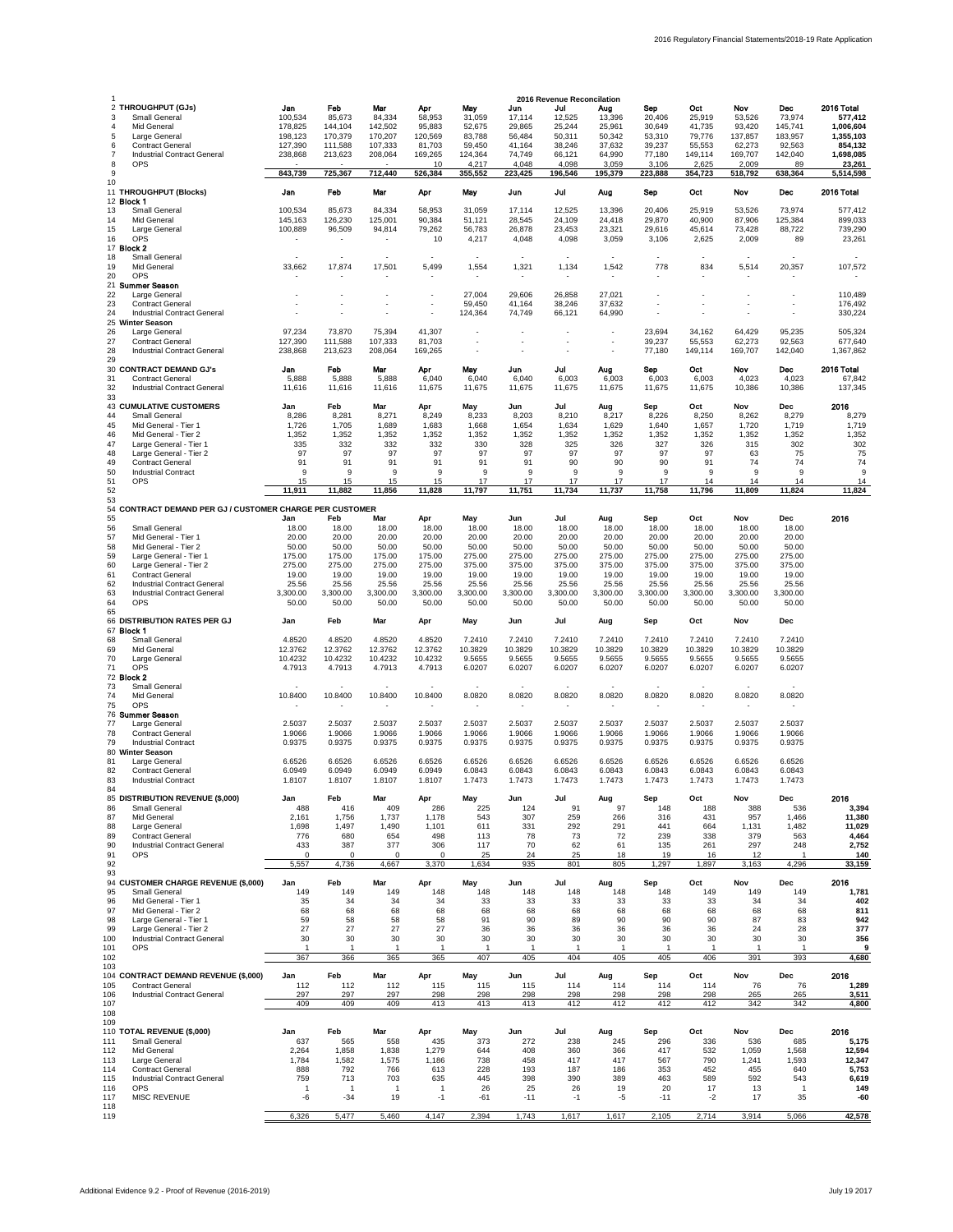|                                                                             |                                                                                                                                                                                                               |                                                                                                |                                                                                                 |                                                                                               |                                                                                             |                                                                                                |                                                                                              | 2017 Revenue Reconciliation                                                                  |                                                                                              |                                                                                              |                                                                                                |                                                                                              |                                                                                               |                                                                                                                  |
|-----------------------------------------------------------------------------|---------------------------------------------------------------------------------------------------------------------------------------------------------------------------------------------------------------|------------------------------------------------------------------------------------------------|-------------------------------------------------------------------------------------------------|-----------------------------------------------------------------------------------------------|---------------------------------------------------------------------------------------------|------------------------------------------------------------------------------------------------|----------------------------------------------------------------------------------------------|----------------------------------------------------------------------------------------------|----------------------------------------------------------------------------------------------|----------------------------------------------------------------------------------------------|------------------------------------------------------------------------------------------------|----------------------------------------------------------------------------------------------|-----------------------------------------------------------------------------------------------|------------------------------------------------------------------------------------------------------------------|
| 3<br>$\overline{4}$<br>5<br>6<br>$\overline{7}$<br>8<br>9<br>10<br>11<br>12 | 2 THROUGHPUT (GJs)<br>Small General<br>Mid General - Small<br>Mid General - Large<br>Large General - Small<br>Large General - Large<br><b>Contract General</b><br>Industrial Contract General<br>OPS<br>Check | Jan<br>111,376<br>93.276<br>93.834<br>111,146<br>93.834<br>107,448<br>219,825<br>55<br>830,795 | Fob<br>103,475<br>45,068<br>135.025<br>101,794<br>94.548<br>97,388<br>198,781<br>105<br>776,186 | Mar<br>75,661<br>33,237<br>112.863<br>88,848<br>93.045<br>89,708<br>219,030<br>110<br>712,503 | Aor<br>48,782<br>9.673<br>77,883<br>50,945<br>66.465<br>65,999<br>147,343<br>168<br>467,256 | May<br>33,981<br>15.957<br>43.687<br>39,523<br>57.032<br>48,911<br>109,982<br>4.260<br>353,332 | Jun<br>13,232<br>7.447<br>20,003<br>16,635<br>47.958<br>25,201<br>75,208<br>4.546<br>210,231 | Jul<br>13,365<br>7.659<br>18,580<br>16,787<br>48.204<br>26,178<br>78,125<br>4.965<br>213,863 | Aug<br>12,834<br>7.544<br>17,961<br>16,940<br>50,560<br>25,742<br>78,271<br>4.906<br>214,756 | Sep<br>12,787<br>7,399<br>17,683<br>16,513<br>49.669<br>25,115<br>71,254<br>4.255<br>204,674 | Oct<br>30,093<br>14.361<br>35,045<br>34,008<br>70.853<br>41,901<br>121,672<br>5.353<br>353,286 | Nov<br>55,763<br>26.476<br>68,382<br>59,968<br>79.340<br>64,475<br>161,770<br>276<br>516,449 | Dec<br>85,116<br>44.840<br>106.835<br>93,944<br>93.036<br>95,054<br>203,546<br>285<br>722,655 | 2017 Total<br>596,465<br>312,937<br>747,781<br>647,051<br>844.545<br>713,119<br>1,684,806<br>29.283<br>5,575,986 |
|                                                                             | 13 THROUGHPUT (Blocks)<br>14 <b>Block 1</b>                                                                                                                                                                   | Jan                                                                                            | Feb                                                                                             | Mar                                                                                           | Apr                                                                                         | May                                                                                            | Jun                                                                                          | Jul                                                                                          | Aug                                                                                          | <b>Sep</b>                                                                                   | Oct                                                                                            | Nov                                                                                          | Dec                                                                                           | 2017 Total                                                                                                       |
| 15<br>16<br>17<br>18<br>19<br>20<br>22                                      | Small General<br>Mid General - Small<br>Mid General - Large<br>Large General - Small<br>Large General - Large<br>OPS<br>21 <b>Block 2</b><br>Small General                                                    | 111.376<br>92.732<br>62,500<br>79.932<br>19,174<br>55                                          | 103.475<br>43.444<br>95.117<br>62.128<br>19,473<br>105                                          | 75.661<br>32.729<br>87,743<br>62.811<br>19,635<br>110                                         | 48,782<br>9.631<br>70.044<br>42.898<br>19,104<br>168                                        | 33.981<br>15.957<br>41.558<br>37.103<br>17,629<br>4.260                                        | 13,232<br>7,447<br>18,251<br>15.487<br>9,684<br>4.546                                        | 13,365<br>7,659<br>17,454<br>15.451<br>9,129<br>4.965                                        | 12,834<br>7,544<br>16.714<br>15.792<br>9,842<br>4.906                                        | 12,787<br>7,399<br>16.832<br>15.447<br>9,530<br>4.255                                        | 30.093<br>14,361<br>33.824<br>32.292<br>16,697<br>5.353                                        | 55.763<br>26,476<br>63.064<br>54.268<br>20,386<br>276                                        | 85.116<br>44,782<br>86,480<br>68,604<br>20,550<br>285                                         | 596,465<br>310.161<br>609,582<br>502.213<br>190,833<br>29,283                                                    |
| 23<br>24<br>25<br>27                                                        | Mid General - Small<br>Mid General - Large<br>OPS<br>26 Summer Season<br>Large General - Small                                                                                                                | 544<br>31.335                                                                                  | 1,624<br>39,908                                                                                 | 508<br>25.120                                                                                 | 42<br>7.839                                                                                 | 2.129<br>2.421                                                                                 | 1.753<br>1,148                                                                               | 1.126<br>1,336                                                                               | 1.246<br>1,148                                                                               | 851                                                                                          | 1.222                                                                                          | 5.317                                                                                        | 58<br>20,355                                                                                  | 2.776<br>138,200<br>6.052                                                                                        |
| 28<br>29<br>30<br>32<br>33<br>34                                            | Large General - Large<br><b>Contract General</b><br>Industrial Contract General<br>31 Winter Season<br>Large General - Small<br>Large General - Large<br><b>Contract General</b>                              | 31.214<br>74,660<br>107,448                                                                    | 39,666<br>75,075<br>97,388                                                                      | 26.037<br>73,411<br>89,708                                                                    | 8.047<br>47,361<br>65,999                                                                   | 39.403<br>48.911<br>109.982                                                                    | 38,274<br>25.201<br>75,208                                                                   | 39,075<br>26.178<br>78,125                                                                   | 40,718<br>25.742<br>78,271                                                                   | 1.066<br>40,140<br>25,115                                                                    | 1.717<br>54,156<br>41,901                                                                      | 5.700<br>58,954<br>64.475                                                                    | 25.339<br>72,486<br>95,054                                                                    | 157,470<br>126.032<br>341,586<br>138,785<br>496,241<br>587,088                                                   |
| 35<br>36<br>37<br>38                                                        | Industrial Contract General<br><b>CONTRACT DEMAND GJ's</b><br><b>Contract General</b>                                                                                                                         | 219,825<br>Jan<br>3.983                                                                        | 198,781<br>Feb<br>3.983                                                                         | 219,030<br>Mar<br>3.983                                                                       | 147,343<br>Apr<br>4,183                                                                     | May<br>4.183                                                                                   | Jun<br>4,183                                                                                 | Jul<br>4.183                                                                                 | Aua<br>4.183                                                                                 | 71,254<br>Sep<br>4,183                                                                       | 121,672<br>Oct<br>4,183                                                                        | 161,770<br>Nov<br>3.953                                                                      | 203,546<br>Dec<br>4.016                                                                       | 1,343,220<br>49.199                                                                                              |
| 39<br>40                                                                    | Industrial Contract General                                                                                                                                                                                   | 10,386                                                                                         | 10,386                                                                                          | 10,386                                                                                        | 10,738                                                                                      | 10,738                                                                                         | 10,738                                                                                       | 10,738                                                                                       | 10,738                                                                                       | 10,738                                                                                       | 10,738                                                                                         | 10,375                                                                                       | 10,375                                                                                        | 127,074                                                                                                          |
| 42<br>43<br>44<br>45<br>46<br>47<br>48<br>49                                | 41 NET CUSTOMER ADDITIONS<br>Small General<br>Mid General - Small<br>Mid General - Large<br>Large General - Small<br>Large General - Large<br><b>Contract General</b><br>Industrial Contract General<br>OPS   | Jan<br>3<br>$\overline{7}$<br>$\overline{2}$<br>(1)                                            | Feb<br>(3)<br>(5)<br>(1)<br>(1)<br>(1)<br>(1)                                                   | Mar<br>5<br>1<br>(5)<br>(1)<br>1                                                              | Apr<br>(30)<br>(9)<br>(4)<br>(2)<br>$\overline{1}$                                          | May<br>(6)<br>(8)<br>6<br>(2)<br>3<br>(1)<br>$\mathfrak{p}$                                    | Jun<br>(4)<br>5<br>$\mathbf{1}$                                                              | Jul<br>(3)<br>$\overline{7}$<br>(3)<br>(1)                                                   | Aug<br>(2)<br>5<br>(1)                                                                       | Sep<br>(4)<br>$\overline{7}$<br>$\overline{4}$<br>(1)<br>$\mathbf{1}$                        | Oct<br>(1)<br>6<br>$\overline{2}$                                                              | Nov<br>(4)<br>$\overline{7}$                                                                 | Dec<br>(5)<br>$\overline{7}$<br>1<br>1<br>1<br>1                                              | 2017<br>(54)<br>30<br>(3)<br>3<br>-2                                                                             |
| 50<br>51                                                                    |                                                                                                                                                                                                               | 11                                                                                             | (12)                                                                                            | $\overline{1}$                                                                                | (44)                                                                                        | (6)                                                                                            | $\overline{2}$                                                                               |                                                                                              | $\overline{2}$                                                                               | $\overline{7}$                                                                               | 8                                                                                              | 3                                                                                            | 6                                                                                             | (22)                                                                                                             |
| 53<br>54<br>55<br>56<br>57<br>58<br>59<br>60                                | 52 CUMULATIVE CUSTOMERS<br>Small General<br>Mid General - Small<br>Mid General - Large<br>Large General - Small<br>Large General - Large<br><b>Contract General</b><br>Industrial Contract<br>OPS             | Jan<br>8282<br>1974<br>1104<br>295<br>84<br>73<br>9<br>14                                      | Feb<br>8279<br>1969<br>1103<br>294<br>83<br>73<br>9<br>13                                       | Mar<br>8284<br>1970<br>1098<br>293<br>84<br>73<br>9<br>13                                     | Apr<br>8254<br>1961<br>1094<br>293<br>82<br>73<br>9<br>14                                   | May<br>8248<br>1953<br>1100<br>291<br>85<br>72<br>9<br>16                                      | Jun<br>8244<br>1958<br>1100<br>292<br>85<br>72<br>9<br>16                                    | Jul<br>8241<br>1965<br>1097<br>291<br>85<br>72<br>9<br>16                                    | Aug<br>8239<br>1970<br>1096<br>291<br>85<br>72<br>9<br>16                                    | Sep<br>8235<br>1977<br>1100<br>290<br>86<br>72<br>9<br>16                                    | Oct<br>8234<br>1983<br>1101<br>292<br>86<br>72<br>9<br>16                                      | Nov<br>8230<br>1990<br>1101<br>292<br>86<br>72<br>9<br>16                                    | Dec<br>8225<br>1997<br>1102<br>293<br>87<br>73<br>9<br>16                                     | 2017<br>8.225<br>1.997<br>1,102<br>293<br>87<br>73<br>g<br>16                                                    |
| 61<br>62                                                                    |                                                                                                                                                                                                               | 11,835                                                                                         | 11,823                                                                                          | 11,824                                                                                        | 11,780                                                                                      | 11,774                                                                                         | 11,776                                                                                       | 11,776                                                                                       | 11,778                                                                                       | 11,785                                                                                       | 11,793                                                                                         | 11,796                                                                                       | 11,802                                                                                        | 11,802                                                                                                           |
| 63<br>64                                                                    | CONTRACT DEMAND PER GJ / CUSTOMER CHARGE PER CUSTOMER                                                                                                                                                         | Jan                                                                                            | Feb                                                                                             | Mar                                                                                           | Apr                                                                                         | May                                                                                            | Jun                                                                                          | Jul                                                                                          | Aug                                                                                          | Sep                                                                                          | Oct                                                                                            | Nov                                                                                          | Dec                                                                                           | 2017                                                                                                             |
| 65<br>66<br>67<br>68<br>69<br>70<br>71<br>72<br>73                          | Small General<br>Mid General - Small<br>Mid General - Large<br>Large General - Small<br>Large General - Large<br><b>Contract General</b><br>Industrial Contract General<br>Industrial Contract General<br>OPS | 18.00<br>20.00<br>50.00<br>275.00<br>375.00<br>19.00<br>25.56<br>3,300.00<br>50.00             | 18.00<br>20.00<br>50.00<br>275.00<br>375.00<br>19.00<br>25.56<br>3,300.00<br>50.00              | 18.00<br>20.00<br>50.00<br>275.00<br>375.00<br>19.00<br>25.56<br>3,300.00<br>50.00            | 18.00<br>20.00<br>50.00<br>275.00<br>375.00<br>19.00<br>25.56<br>3,300.00<br>50.00          | 18.00<br>20.00<br>50.00<br>275.00<br>375.00<br>19.00<br>25.56<br>3,300.00<br>50.00             | 18.00<br>20.00<br>50.00<br>275.00<br>375.00<br>19.00<br>25.56<br>3,300.00<br>50.00           | 18.00<br>20.00<br>50.00<br>275.00<br>375.00<br>19.00<br>25.56<br>3,300.00<br>50.00           | 18.00<br>20.00<br>50.00<br>275.00<br>375.00<br>19.00<br>25.56<br>3,300.00<br>50.00           | 18.00<br>20.00<br>50.00<br>275.00<br>375.00<br>19.00<br>25.56<br>3,300.00<br>50.00           | 18.00<br>20.00<br>50.00<br>275.00<br>375.00<br>19.00<br>25.56<br>3,300.00<br>50.00             | 18.00<br>20.00<br>50.00<br>275.00<br>375.00<br>19.00<br>25.56<br>3,300.00<br>50.00           | 18.00<br>20.00<br>50.00<br>275.00<br>375.00<br>19.00<br>25.56<br>3,300.00<br>50.00            |                                                                                                                  |
| 74                                                                          | 75 DISTRIBUTION RATES PER GJ                                                                                                                                                                                  | Jan                                                                                            | Feb                                                                                             | Mar                                                                                           | Apr                                                                                         | May                                                                                            | Jun                                                                                          | Jul                                                                                          | Aug                                                                                          | Sep                                                                                          | Oct                                                                                            | Nov                                                                                          | Dec                                                                                           |                                                                                                                  |
| 77<br>78<br>79<br>80                                                        | 76 Block 1<br>Small General<br>Mid General<br>Large General<br>OPS                                                                                                                                            | 9.4450<br>11,8805<br>8.9005<br>6.0207                                                          | 9.4450<br>11.8805<br>8,9005<br>6.0207                                                           | 9.4450<br>11.8805<br>8.9005<br>6.0207                                                         | 9.4450<br>11.8805<br>8.9005<br>6.0207                                                       | 9.4450<br>11,8805<br>8,9005<br>6.0207                                                          | 9.4450<br>11.8805<br>8.9005<br>6.0207                                                        | 9.4450<br>11.8805<br>8.9005<br>6.0207                                                        | 9,4450<br>11.8805<br>8,9005<br>6.0207                                                        | 9.4450<br>11.8805<br>8.9005<br>6.0207                                                        | 9.4450<br>11,8805<br>8.9005<br>6.0207                                                          | 9.4450<br>11.8805<br>8,9005<br>6.0207                                                        | 9.4450<br>11.8805<br>8.9005<br>6.0207                                                         |                                                                                                                  |
| 82<br>83<br>84                                                              | 81 Block 2<br>Small General<br>Mid General<br>OPS<br>85 Summer Season                                                                                                                                         | 9.4450<br>8.0820                                                                               | 9.4450<br>8.0820                                                                                | 9.4450<br>8.0820                                                                              | 9.4450<br>8.0820                                                                            | 9.4450<br>8.0820                                                                               | 9.4450<br>8.0820                                                                             | 9.4450<br>8.0820                                                                             | 9.4450<br>8.0820                                                                             | 9.4450<br>8.0820                                                                             | 9.4450<br>8.0820                                                                               | 9.4450<br>8.0820                                                                             | 9.4450<br>8.0820                                                                              |                                                                                                                  |
| 86<br>87<br>88                                                              | Large General<br><b>Contract General</b><br><b>Industrial Contract</b><br>89 Winter Season                                                                                                                    | 2.5037<br>1.9066<br>0.9375<br>6.6526                                                           | 2.5037<br>1.9066<br>0.9375<br>6.6526                                                            | 2.5037<br>1.9066<br>0.9375<br>6.6526                                                          | 2.5037<br>1.9066<br>0.9375<br>6.6526                                                        | 2.5037<br>1.9066<br>0.9375<br>6.6526                                                           | 2.5037<br>1.9066<br>0.9375<br>6.6526                                                         | 2.5037<br>1.9066<br>0.9375<br>6.6526                                                         | 2.5037<br>1,9066<br>0.9375<br>6.6526                                                         | 2.5037<br>1.9066<br>0.9375<br>6.6526                                                         | 2.5037<br>1.9066<br>0.9375<br>6.6526                                                           | 2.5037<br>1.9066<br>0.9375<br>6.6526                                                         | 2.5037<br>1.9066<br>0.9375<br>6.6526                                                          |                                                                                                                  |
| 90<br>91<br>92<br>93                                                        | Large General<br><b>Contract General</b><br><b>Industrial Contract</b><br>94 DISTRIBUTION REVENUE (\$,000)                                                                                                    | 6.0235<br>1.7298<br>Jan                                                                        | 6.0235<br>1.7298<br>Feb                                                                         | 6.0235<br>1.7298<br>Mar                                                                       | 6.0235<br>1.7298<br>Apr                                                                     | 6.0235<br>1.7298<br>May                                                                        | 6.0235<br>1.7298<br>Jun                                                                      | 6.0235<br>1.7298<br>Jul                                                                      | 6.0235<br>1.7298<br>Aug                                                                      | 6.0235<br>1.7298<br>Sep                                                                      | 6.0235<br>1.7298<br>Oct                                                                        | 6.0235<br>1.7298<br>Nov                                                                      | 6.0235<br>1.7298<br>Dec                                                                       | 2017                                                                                                             |
| 95<br>96<br>97<br>98<br>99<br>100<br>101                                    | Small General<br>Mid General - Small<br>Mid General - Large<br>Large General - Small<br>Large General - Large<br><b>Contract General</b><br>Industrial Contract General<br>OPS                                | 1,052<br>1,106<br>996<br>919<br>667<br>647<br>380<br>$\mathbf 0$                               | 977<br>529<br>1,453<br>817<br>673<br>587<br>344<br>-1                                           | 715<br>393<br>1,245<br>732<br>663<br>540<br>379                                               | 461<br>115<br>896<br>435<br>485<br>398<br>255                                               | 321<br>190<br>511<br>336<br>256<br>93<br>103                                                   | 125<br>88<br>231<br>141<br>182<br>48<br>71                                                   | 126<br>91<br>216<br>141<br>179<br>50<br>73                                                   | 121<br>90<br>209<br>143<br>190<br>49<br>73                                                   | 121<br>88<br>207<br>145<br>352<br>151<br>123                                                 | 284<br>171<br>412<br>299<br>509<br>252<br>210                                                  | 527<br>315<br>792<br>521<br>574<br>388<br>280<br>$\overline{2}$                              | 804<br>532<br>1,192<br>779<br>665<br>573<br>352<br>$\mathcal{P}$                              | 5,634<br>3,707<br>8,359<br>5,408<br>5,394<br>3,777<br>2.644                                                      |
| 102<br>103                                                                  |                                                                                                                                                                                                               | 5,768                                                                                          | 5,380                                                                                           | 4,668                                                                                         | 3,045                                                                                       | 26<br>1,835                                                                                    | 27<br>913                                                                                    | 30<br>907                                                                                    | 30<br>904                                                                                    | 26<br>1,212                                                                                  | 32<br>2,169                                                                                    | 3,398                                                                                        | 4,899                                                                                         | 176<br>35,099                                                                                                    |
| 104                                                                         | 105 CUSTOMER CHARGE REVENUE (\$,000)                                                                                                                                                                          | Jan                                                                                            | Feb                                                                                             | Mar                                                                                           | Apr                                                                                         | May                                                                                            | Jun                                                                                          | Jul                                                                                          | Aug                                                                                          | Sep                                                                                          | Oct                                                                                            | Nov                                                                                          | Dec                                                                                           | 2017                                                                                                             |
| 106<br>107                                                                  | Small General<br>Mid General - Small                                                                                                                                                                          | 149<br>39                                                                                      | 149<br>39                                                                                       | 149<br>39                                                                                     | 149<br>39                                                                                   | 148<br>39                                                                                      | 148<br>39                                                                                    | 148<br>39                                                                                    | 148<br>39                                                                                    | 148<br>40                                                                                    | 148<br>40                                                                                      | 148<br>40                                                                                    | 148<br>40                                                                                     | 1,782<br>473                                                                                                     |
| 108<br>109                                                                  | Mid General - Large<br>Large General - Small                                                                                                                                                                  | 55<br>81                                                                                       | 55<br>81                                                                                        | 55<br>81                                                                                      | 55<br>81                                                                                    | 55<br>80                                                                                       | 55<br>80                                                                                     | 55<br>80                                                                                     | 55<br>80                                                                                     | 55<br>80                                                                                     | 55<br>80                                                                                       | 55<br>80                                                                                     | 55<br>81                                                                                      | 660<br>964                                                                                                       |
| 110<br>111                                                                  | Large General - Large<br><b>Contract General</b>                                                                                                                                                              | 32                                                                                             | 31                                                                                              | 32                                                                                            | 31                                                                                          | 32                                                                                             | 32                                                                                           | 32                                                                                           | 32                                                                                           | 32                                                                                           | 32                                                                                             | 32                                                                                           | 33                                                                                            | 382<br>O                                                                                                         |
| 112                                                                         | Industrial Contract General                                                                                                                                                                                   | 30                                                                                             | 30                                                                                              | 30                                                                                            | 30                                                                                          | 30                                                                                             | 30                                                                                           | 30                                                                                           | 30                                                                                           | 30                                                                                           | 30                                                                                             | 30                                                                                           | 30                                                                                            | 356                                                                                                              |
| 113<br>114                                                                  | OPS                                                                                                                                                                                                           | 1<br>387                                                                                       | 386                                                                                             | 386                                                                                           | $\overline{1}$<br>384                                                                       | 385                                                                                            | 1<br>385                                                                                     | 385                                                                                          | 385                                                                                          | 385                                                                                          | $\overline{1}$<br>386                                                                          | 386                                                                                          | $\overline{1}$<br>387                                                                         | 4,627                                                                                                            |
| 115<br>117<br>118                                                           | 116 CONTRACT DEMAND REVENUE (\$,000)<br>Contract General<br>Industrial Contract General                                                                                                                       | Jan<br>76<br>265                                                                               | Feb<br>76<br>265                                                                                | Mar<br>76<br>265                                                                              | Apr<br>79<br>274                                                                            | May<br>79<br>274                                                                               | Jun<br>79<br>274                                                                             | Jul<br>79<br>274                                                                             | Aug<br>79<br>274                                                                             | Sep<br>79<br>274                                                                             | Oct<br>79<br>274                                                                               | Nov<br>75<br>265                                                                             | Dec<br>76<br>265                                                                              | 2017<br>935<br>3,248                                                                                             |
| 119<br>120                                                                  |                                                                                                                                                                                                               | 341                                                                                            | 341                                                                                             | 341                                                                                           | 354                                                                                         | 354                                                                                            | 354                                                                                          | 354                                                                                          | 354                                                                                          | 354                                                                                          | 354                                                                                            | 340                                                                                          | 341                                                                                           | 4,183                                                                                                            |
| 121<br>123<br>124<br>125<br>126<br>127<br>128                               | 122 TOTAL REVENUE (\$,000)<br>Small General<br>Mid General - Small<br>Mid General - Large<br>Large General - Small<br>Large General - Large<br>Contract General                                               | Jan<br>1.201<br>1,146<br>1,051<br>1,000<br>699<br>723                                          | Feb<br>1.126<br>569<br>1,508<br>898<br>704<br>662                                               | Mar<br>864<br>432<br>1.300<br>813<br>695<br>616                                               | Apr<br>609<br>154<br>950<br>516<br>516<br>477                                               | May<br>469<br>229<br>566<br>416<br>287<br>173                                                  | Jun<br>273<br>128<br>286<br>221<br>214<br>128                                                | Jul<br>275<br>130<br>271<br>221<br>211<br>129                                                | Aug<br>270<br>129<br>263<br>223<br>221<br>129                                                | Sep<br>269<br>127<br>262<br>224<br>384<br>231                                                | Oct<br>432<br>210<br>467<br>379<br>541<br>332                                                  | Nov<br>675<br>354<br>847<br>601<br>606<br>463                                                | Dec<br>952<br>572<br>1,247<br>860<br>698<br>649                                               | 2017<br>7,416<br>4,181<br>9,019<br>6.373<br>5,776<br>4,711                                                       |
| 129<br>130                                                                  | Industrial Contract General<br>OPS                                                                                                                                                                            | 675<br>1                                                                                       | 639<br>$\overline{1}$                                                                           | 674<br>$\overline{1}$                                                                         | 559<br>$\overline{\mathbf{c}}$                                                              | 407<br>26                                                                                      | 375<br>28                                                                                    | 377<br>31                                                                                    | 378<br>30                                                                                    | 427<br>26                                                                                    | 515<br>33                                                                                      | 575<br>$\overline{2}$                                                                        | 647<br>3                                                                                      | 6.248<br>185                                                                                                     |
| 132                                                                         | 131 MISC REVENUE                                                                                                                                                                                              | $-50$<br>6,446                                                                                 | -1<br>6,106                                                                                     | $-15$<br>5,381                                                                                | 41<br>3,824                                                                                 | 2,574                                                                                          | 1,652                                                                                        | 1,646                                                                                        | 1,643                                                                                        | 1,951                                                                                        | 2,909                                                                                          | 4,124                                                                                        | 5,627                                                                                         | $-24$<br>43,884                                                                                                  |
|                                                                             |                                                                                                                                                                                                               |                                                                                                |                                                                                                 |                                                                                               |                                                                                             |                                                                                                |                                                                                              |                                                                                              |                                                                                              |                                                                                              |                                                                                                |                                                                                              |                                                                                               |                                                                                                                  |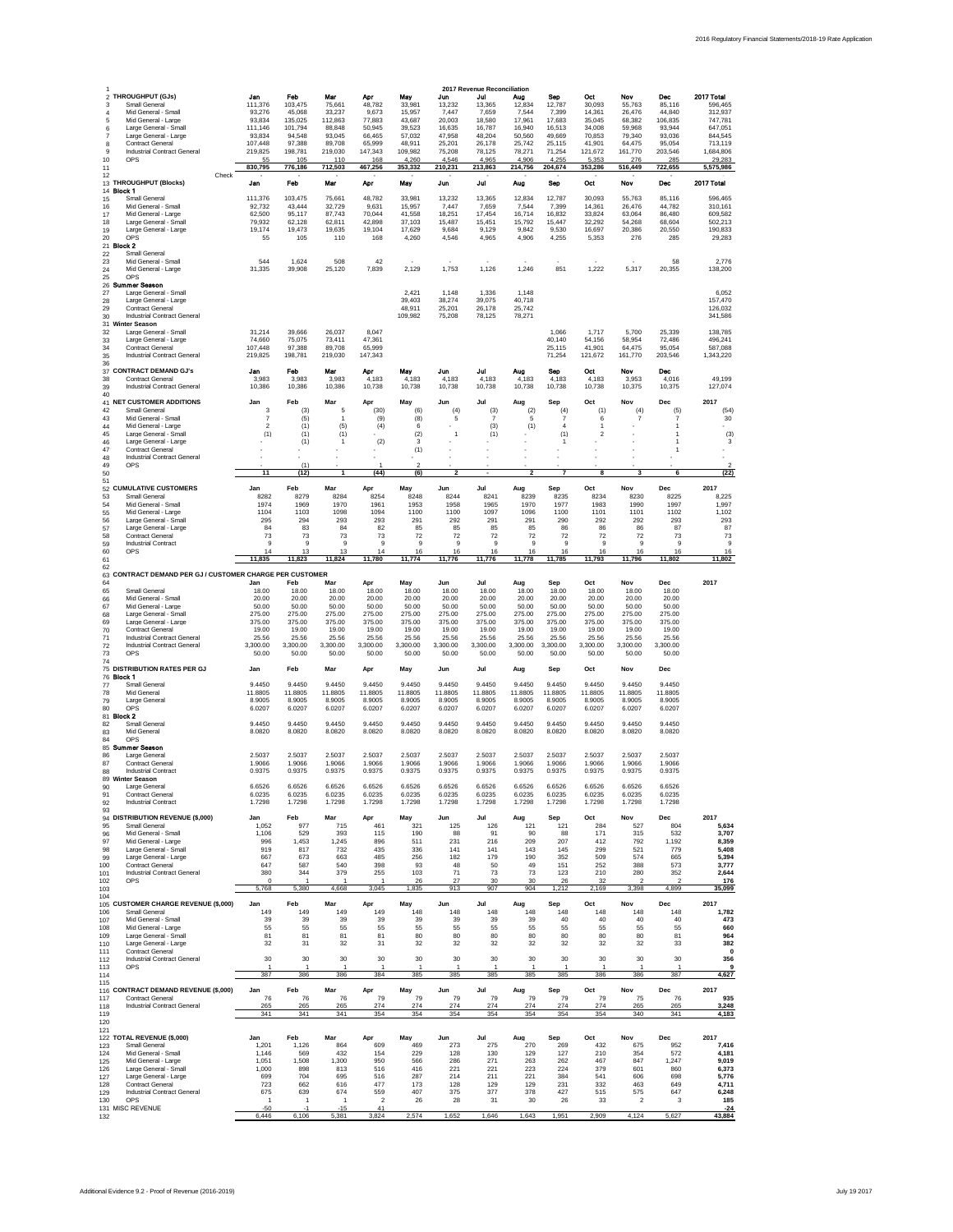| 1                                                                     |                                                                                                                                                                                                                                  |                                                                                                  |                                                                                                |                                                                                               |                                                                                                |                                                                                                |                                                                                              | 2018 Revenue Reconciliation                                                                  |                                                                                              |                                                                                              |                                                                                                |                                                                                           |                                                                                           |                                                                                                                  |
|-----------------------------------------------------------------------|----------------------------------------------------------------------------------------------------------------------------------------------------------------------------------------------------------------------------------|--------------------------------------------------------------------------------------------------|------------------------------------------------------------------------------------------------|-----------------------------------------------------------------------------------------------|------------------------------------------------------------------------------------------------|------------------------------------------------------------------------------------------------|----------------------------------------------------------------------------------------------|----------------------------------------------------------------------------------------------|----------------------------------------------------------------------------------------------|----------------------------------------------------------------------------------------------|------------------------------------------------------------------------------------------------|-------------------------------------------------------------------------------------------|-------------------------------------------------------------------------------------------|------------------------------------------------------------------------------------------------------------------|
| 3<br>$\overline{4}$<br>5<br>6<br>$\overline{7}$<br>8<br>9<br>10<br>11 | 2 THROUGHPUT (GJs)<br>Small General<br>Mid General - Small<br>Mid General - Large<br>Large General - Small<br>Large General - Large<br><b>Contract General</b><br>Industrial Contract General<br><b>OPS</b>                      | Jan<br>105,775<br>54.099<br>135.935<br>110,753<br>113,768<br>105,146<br>219,825<br>54<br>845,355 | Fob<br>93,775<br>50,461<br>128.511<br>103,818<br>108,201<br>98,214<br>219,896<br>43<br>802,920 | Mar<br>83,944<br>44.140<br>113,894<br>95,766<br>106.439<br>94,470<br>217,835<br>40<br>756,527 | Aor<br>57,934<br>29,339<br>77,781<br>65,973<br>80.759<br>68,661<br>167,514<br>2.520<br>550,481 | May<br>33,393<br>18,332<br>47.292<br>39,015<br>59.848<br>47,511<br>109,982<br>3.428<br>358,802 | Jun<br>18,799<br>9.736<br>24.465<br>21,565<br>48.894<br>31,298<br>75,208<br>3.829<br>233,794 | Jul<br>13,900<br>7.851<br>19,269<br>16,850<br>43.940<br>25,954<br>78,125<br>4.077<br>209,966 | Aug<br>13,274<br>7,708<br>18,866<br>17,174<br>44.803<br>25,521<br>78,271<br>3.088<br>208,705 | Sep<br>16,323<br>8,927<br>21,068<br>18,476<br>47.504<br>26,956<br>71,254<br>3.406<br>213,914 | Oct<br>32,459<br>15.052<br>37,421<br>35,680<br>65.244<br>42,781<br>121,672<br>2.996<br>353,306 | Nov<br>55,059<br>25.730<br>68,940<br>59,870<br>84.116<br>63,490<br>161,770<br>518,975     | Doc<br>88,195<br>45.471<br>113,204<br>97,578<br>107.457<br>97,351<br>203,546<br>752,803   | 2018 Total<br>612,830<br>316,846<br>806.647<br>682,520<br>910.973<br>727,354<br>1,724,898<br>23,479<br>5,805,547 |
| 12                                                                    | Check<br>13 THROUGHPUT (Blocks)                                                                                                                                                                                                  | Jan                                                                                              | Feb                                                                                            | Mar                                                                                           | Apr                                                                                            | Mav                                                                                            | Jun                                                                                          | Jul                                                                                          | Aug                                                                                          | <b>Sep</b>                                                                                   | Oct                                                                                            | Nov                                                                                       | Dec                                                                                       | 2018 Total                                                                                                       |
| 15<br>16<br>17<br>18<br>19<br>20                                      | 14 <b>Block 1</b><br>Small General<br>Mid General - Small<br>Mid General - Large<br>Large General - Small<br>Large General - Large<br>OPS<br>21 <b>Block 2</b>                                                                   | 105,775<br>53,311<br>97.346<br>71.776<br>20,793<br>54                                            | 93,775<br>49.185<br>95,254<br>71.325<br>20,876<br>43                                           | 83.944<br>43,686<br>90.378<br>69.977<br>20,973<br>40                                          | 57.934<br>29.339<br>70,278<br>59.178<br>20,769<br>2.520                                        | 33.393<br>18.332<br>44.480<br>37.485<br>18,709<br>3.428                                        | 18.799<br>9,736<br>23,127<br>20.151<br>12,360<br>3,829                                       | 13,900<br>7,851<br>18,014<br>15.741<br>10,228<br>4,077                                       | 13.274<br>7,708<br>17,528<br>15,987<br>11,180<br>3,088                                       | 16,323<br>8,927<br>19,927<br>17.356<br>12,672<br>3.406                                       | 32.459<br>15,052<br>35.865<br>34.042<br>19,547<br>2.996                                        | 55,059<br>25,705<br>63,866<br>55.171<br>23,298                                            | 88.195<br>45.121<br>90.818<br>69.917<br>23,922                                            | 612,830<br>313.954<br>666,880<br>538.107<br>215,329<br>23,479                                                    |
| 22<br>23<br>24<br>25                                                  | Small General<br>Mid General - Small<br>Mid General - Large<br>OPS<br>26 Summer Season                                                                                                                                           | 787<br>38,589                                                                                    | 1,276<br>33.257                                                                                | 454<br>23,516                                                                                 | 7.504                                                                                          | ×,<br>2.813                                                                                    | ٠<br>1,338                                                                                   | ï<br>1,255                                                                                   | 1,337                                                                                        | 1,141                                                                                        | 1,556                                                                                          | 24<br>5,075                                                                               | 351<br>22.386                                                                             | 2.892<br>139,766                                                                                                 |
| 27<br>28<br>29<br>30                                                  | Large General - Small<br>Large General - Large<br><b>Contract General</b><br>Industrial Contract General<br>31 Winter Season                                                                                                     | ٠                                                                                                |                                                                                                |                                                                                               |                                                                                                | 1,530<br>41,139<br>47.511<br>109.982                                                           | 1,414<br>36,534<br>31.298<br>75,208                                                          | 1,109<br>33,712<br>25.954<br>78,125                                                          | 1,187<br>33,623<br>25.521<br>78,271                                                          |                                                                                              |                                                                                                | ٠<br>٠                                                                                    |                                                                                           | 5,240<br>145,007<br>130,284<br>341,586                                                                           |
| 32<br>33<br>34<br>35<br>36                                            | Large General - Small<br>Large General - Large<br><b>Contract General</b><br>Industrial Contract General                                                                                                                         | 38,976<br>92.974<br>105,146<br>219,825                                                           | 32,492<br>87,326<br>98,214<br>219,896                                                          | 25,789<br>85,465<br>94,470<br>217,835                                                         | 6.795<br>59,990<br>68,661<br>167.514                                                           | ٠                                                                                              | ٠                                                                                            | ×,                                                                                           | ×,                                                                                           | 1.120<br>34,832<br>26,956<br>71,254                                                          | 1.639<br>45,697<br>42,781<br>121,672                                                           | 4.700<br>60,819<br>63,490<br>161,770                                                      | 27.661<br>83,535<br>97,351<br>203,546                                                     | 139,173<br>550,638<br>597,070<br>1,383,312                                                                       |
| 38<br>39<br>40                                                        | 37 CONTRACT DEMAND GJ's<br><b>Contract General</b><br>Industrial Contract General                                                                                                                                                | Jan<br>4.213<br>10,738                                                                           | Feb<br>4,213<br>10,738                                                                         | Mar<br>4.213<br>10,738                                                                        | Apr<br>4.213<br>10,738                                                                         | May<br>4.213<br>10,738                                                                         | Jun<br>4.213<br>10,738                                                                       | Jul<br>4.213<br>10,738                                                                       | Aua<br>4.213<br>10,738                                                                       | Sep<br>4,213<br>10,738                                                                       | Oct<br>4.290<br>10,738                                                                         | Nov<br>4.290<br>10,738                                                                    | Dec<br>4.290<br>10,738                                                                    | 50.787<br>128,856                                                                                                |
| 42<br>43<br>44<br>45<br>46<br>47<br>48                                | <b>41 NET CUSTOMER ADDITIONS</b><br>Small General<br>Mid General - Small<br>Mid General - Large<br>Large General - Small<br>Large General - Large<br><b>Contract General</b><br>Industrial Contract General<br>OPS               | Jan<br>(2)<br>(1)<br>$\overline{2}$                                                              | Feb<br>(1)<br>1                                                                                | Mar<br>(4)<br>3<br>(1)                                                                        | Apr<br>(3)<br>3<br>$\overline{4}$<br>$\overline{1}$                                            | May<br>(5)<br>3<br>3<br>(2)<br>5                                                               | Jun<br>(2)<br>$\overline{2}$<br>3<br>$\overline{1}$                                          | Jul<br>(1)<br>$\overline{1}$<br>(1)<br>$\overline{1}$<br>5                                   | Aug<br>$\overline{2}$<br>5                                                                   | Sep<br>(1)<br>$\overline{4}$<br>5<br>$\overline{1}$                                          | Oct<br>3<br>5<br>3<br>1<br>$\overline{2}$                                                      | Nov<br>$\overline{4}$<br>3<br>1<br>$\overline{1}$                                         | Dec<br>$\overline{4}$<br>$\overline{7}$                                                   | 2018<br>(12)<br>27<br>32<br>5<br>12<br>$\overline{2}$                                                            |
| 49<br>50                                                              |                                                                                                                                                                                                                                  | (1)                                                                                              | ٠                                                                                              | (2)                                                                                           | 5                                                                                              | $\overline{4}$                                                                                 | $\overline{4}$                                                                               | 5                                                                                            | 7                                                                                            | 9                                                                                            | 14                                                                                             | 9                                                                                         | 12                                                                                        | 66                                                                                                               |
| 51<br>53<br>54<br>55<br>56<br>57<br>58<br>59<br>60<br>61              | 52 CUMULATIVE CUSTOMERS<br>Small General<br>Mid General - Small<br>Mid General - Large<br>Large General - Small<br>Large General - Large<br><b>Contract General</b><br>Industrial Contract<br><b>OPS</b>                         | Jan<br>8223<br>1983<br>1115<br>295<br>86<br>74<br>9<br>16<br>11,801                              | Feb<br>8,222<br>1.983<br>1,116<br>295<br>86<br>74<br>9<br>16<br>11,801                         | Mar<br>8.218<br>1.986<br>1,116<br>294<br>86<br>74<br>9<br>16<br>11,799                        | Apr<br>8.215<br>1.989<br>1,120<br>295<br>86<br>74<br>9<br>16<br>11,804                         | May<br>8,210<br>1.992<br>1,123<br>293<br>91<br>74<br>9<br>16<br>11,808                         | Jun<br>8,208<br>1.994<br>1,126<br>294<br>91<br>74<br>9<br>16<br>11,812                       | Jul<br>8.207<br>1.995<br>1,125<br>295<br>96<br>74<br>9<br>16<br>11,817                       | Aug<br>8,207<br>1.997<br>1,130<br>295<br>96<br>74<br>9<br>16<br>11,824                       | Sep<br>8,206<br>2.001<br>1,135<br>296<br>96<br>74<br>9<br>16<br>11,833                       | Oct<br>8.209<br>2.006<br>1,138<br>296<br>97<br>76<br>9<br>16<br>11,847                         | Nov<br>8,209<br>2.010<br>1,141<br>297<br>98<br>76<br>9<br>16<br>11,856                    | Dec<br>8.213<br>2.010<br>1,148<br>298<br>98<br>76<br>9<br>16<br>11,868                    | 2018<br>8.213<br>2.010<br>1,148<br>298<br>98<br>76<br>g<br>16<br>11,868                                          |
| 62<br>63                                                              | CONTRACT DEMAND PER GJ / CUSTOMER CHARGE PER CUSTOMER                                                                                                                                                                            |                                                                                                  |                                                                                                |                                                                                               |                                                                                                |                                                                                                |                                                                                              |                                                                                              |                                                                                              |                                                                                              |                                                                                                |                                                                                           |                                                                                           |                                                                                                                  |
| 64<br>65<br>66<br>67<br>68<br>69<br>70<br>71<br>72<br>73              | Small General<br>Mid General - Small<br>Mid General - Large<br>Large General - Small<br>Large General - Large<br><b>Contract General</b><br>Industrial Contract General<br>Industrial Contract General<br>OPS                    | Jan<br>18.00<br>20.00<br>50.00<br>275.00<br>375.00<br>19.00<br>25.56<br>3,300.00<br>50.00        | Feb<br>18.00<br>20.00<br>50.00<br>275.00<br>375.00<br>19.00<br>25.56<br>3,300.00<br>50.00      | Mar<br>18.00<br>20.00<br>50.00<br>275.00<br>375.00<br>19.00<br>25.56<br>3,300.00<br>50.00     | Apr<br>18.00<br>20.00<br>50.00<br>275.00<br>375.00<br>19.00<br>25.56<br>3,300.00<br>50.00      | May<br>18.00<br>20.00<br>50.00<br>275.00<br>375.00<br>19.00<br>25.56<br>3,300.00<br>50.00      | Jun<br>18.00<br>20.00<br>50.00<br>275.00<br>375.00<br>19.00<br>25.56<br>3,300.00<br>50.00    | Jul<br>18.00<br>20.00<br>50.00<br>275.00<br>375.00<br>19.00<br>25.56<br>3,300.00<br>50.00    | Aug<br>18.00<br>20.00<br>50.00<br>275.00<br>375.00<br>19.00<br>25.56<br>3,300.00<br>50.00    | Sep<br>18.00<br>20.00<br>50.00<br>275.00<br>375.00<br>19.00<br>25.56<br>3,300.00<br>50.00    | Oct<br>18.00<br>20.00<br>50.00<br>275.00<br>375.00<br>19.00<br>25.56<br>3,300.00<br>50.00      | Nov<br>18.00<br>20.00<br>50.00<br>275.00<br>375.00<br>19.00<br>25.56<br>3,300.00<br>50.00 | Dec<br>18.00<br>20.00<br>50.00<br>275.00<br>375.00<br>19.00<br>25.56<br>3,300.00<br>50.00 | 2018                                                                                                             |
| 74<br>77                                                              | 75 DISTRIBUTION RATES PER GJ<br>76 Block 1<br>Small General                                                                                                                                                                      | Jan<br>9.7280                                                                                    | Feb<br>9,7280                                                                                  | Mar<br>9.7280                                                                                 | Apr<br>9.7280<br>11.8805                                                                       | May<br>9,7280                                                                                  | Jun<br>9.7280                                                                                | Jul<br>9.7280                                                                                | Aug<br>9.7280<br>11.8805                                                                     | Sep<br>9.7280                                                                                | Oct<br>9.7280                                                                                  | Nov<br>9,7280                                                                             | Dec<br>9.7280<br>11.8805                                                                  |                                                                                                                  |
| 78<br>79<br>80<br>82                                                  | Mid General<br>Large General<br>OPS<br>81 Block 2<br>Small General                                                                                                                                                               | 11.8805<br>8.9005<br>6.0207<br>9.7280                                                            | 11.8805<br>8.9005<br>6.0207<br>9.7280                                                          | 11.8805<br>8,9005<br>6.0207<br>9.7280                                                         | 8.9005<br>6.0207<br>9.7280                                                                     | 11,8805<br>8,9005<br>6.0207<br>9.7280                                                          | 11,8805<br>8.9005<br>6.0207<br>9.7280                                                        | 11.8805<br>8.9005<br>6.0207<br>9.7280                                                        | 8.9005<br>6.0207<br>9.7280                                                                   | 11,8805<br>8.9005<br>6.0207<br>9.7280                                                        | 11.8805<br>8.9005<br>6.0207<br>9.7280                                                          | 11.8805<br>8,9005<br>6.0207<br>9.7280                                                     | 8.9005<br>6.0207<br>9.7280                                                                |                                                                                                                  |
| 83<br>84<br>86<br>87                                                  | Mid General<br>OPS<br>85 Summer Season<br>Large General<br><b>Contract General</b>                                                                                                                                               | 8.0820<br>2.5037<br>1.9066                                                                       | 8.0820<br>2.5037<br>1.9066                                                                     | 8.0820<br>2.5037<br>1.9066                                                                    | 8.0820<br>2.5037<br>1.9066                                                                     | 8.0820<br>2.5037<br>1.9066                                                                     | 8.0820<br>2.5037<br>1.9066                                                                   | 8.0820<br>2.5037<br>1.9066                                                                   | 8.0820<br>2.5037<br>1.9066                                                                   | 8.0820<br>2.5037<br>1.9066                                                                   | 8.0820<br>2.5037<br>1.9066                                                                     | 8.0820<br>2.5037<br>1.9066                                                                | 8.0820<br>2.5037<br>1.9066                                                                |                                                                                                                  |
| 88<br>90<br>91<br>92                                                  | Industrial Contract<br>89 Winter Season<br>Large General<br><b>Contract General</b><br>Industrial Contract                                                                                                                       | 0.9375<br>6.6526<br>6.0235<br>1.7298                                                             | 0.9375<br>6.6526<br>6.0235<br>1.7298                                                           | 0.9375<br>6.6526<br>6.0235<br>1.7298                                                          | 0.9375<br>6.6526<br>6.0235<br>1.7298                                                           | 0.9375<br>6.6526<br>6.0235<br>1.7298                                                           | 0.9375<br>6.6526<br>6.0235<br>1.7298                                                         | 0.9375<br>6.6526<br>6.0235<br>1.7298                                                         | 0.9375<br>6.6526<br>6.0235<br>1.7298                                                         | 0.9375<br>6.6526<br>6.0235<br>1.7298                                                         | 0.9375<br>6.6526<br>6.0235<br>1.7298                                                           | 0.9375<br>6.6526<br>6.0235<br>1,7298                                                      | 0.9375<br>6.6526<br>6.0235<br>1.7298                                                      |                                                                                                                  |
| 93<br>95<br>96<br>97<br>98<br>99<br>100<br>101<br>102                 | 94 DISTRIBUTION REVENUE (\$,000)<br>Small General<br>Mid General - Small<br>Mid General - Large<br>Large General - Smal<br>Large General - Large<br><b>Contract General</b><br>Industrial Contract General<br>OPS                | Jan<br>1,029<br>640<br>1,468<br>898<br>804<br>633<br>380<br>$^{\circ}$                           | Feb<br>912<br>595<br>1,400<br>851<br>767<br>592<br>380<br>$^{\circ}$                           | Mar<br>817<br>523<br>1,264<br>794<br>755<br>569<br>377<br>$^{\circ}$                          | Apr<br>564<br>349<br>896<br>572<br>584<br>414<br>290<br>15                                     | May<br>325<br>218<br>551<br>337<br>270<br>91<br>103<br>21                                      | Jun<br>183<br>116<br>286<br>183<br>201<br>60<br>71<br>23                                     | Jul<br>135<br>93<br>224<br>143<br>175<br>49<br>73<br>25                                      | Aug<br>129<br>-92<br>219<br>145<br>184<br>49<br>73<br>19                                     | Sep<br>159<br>106<br>246<br>162<br>345<br>162<br>123<br>21                                   | Oct<br>316<br>179<br>439<br>314<br>478<br>258<br>210<br>18                                     | Nov<br>536<br>306<br>800<br>522<br>612<br>382<br>280<br>$\mathbf 0$                       | Dec<br>858<br>539<br>1,260<br>806<br>769<br>586<br>352<br>$^{\circ}$                      | 2018<br>5,962<br>3.753<br>9,052<br>5,728<br>5.943<br>3.845<br>2.713<br>141                                       |
| 103<br>104                                                            | 105 CUSTOMER CHARGE REVENUE (\$,000)                                                                                                                                                                                             | 5,853<br>Jan                                                                                     | 5,497<br>Feb                                                                                   | 5,099<br>Mar                                                                                  | 3,682<br>Apr                                                                                   | 1.915<br>May                                                                                   | 1.122<br>Jun                                                                                 | 918<br>Jul                                                                                   | 909                                                                                          | 1,323                                                                                        | 2.211<br>Oct                                                                                   | 3,438<br>Nov                                                                              | 5.170<br>Dec                                                                              | 37,138<br>2018                                                                                                   |
| 106<br>107                                                            | Small General<br>Mid General - Small                                                                                                                                                                                             | 148<br>40                                                                                        | 148<br>40                                                                                      | 148<br>40                                                                                     | 148<br>40                                                                                      | 148<br>40                                                                                      | 148<br>40                                                                                    | 148<br>40                                                                                    | Aug<br>148<br>40                                                                             | Sep<br>148<br>40                                                                             | 148<br>40                                                                                      | 148<br>40                                                                                 | 148<br>40                                                                                 | 1,774<br>479                                                                                                     |
| 108<br>109                                                            | Mid General - Large<br>Large General - Smal                                                                                                                                                                                      | 56<br>81                                                                                         | 56<br>81                                                                                       | 56<br>81                                                                                      | 56<br>81                                                                                       | 56<br>81                                                                                       | 56<br>81                                                                                     | 56<br>81                                                                                     | 57<br>81                                                                                     | 57<br>81                                                                                     | 57<br>81                                                                                       | 57<br>82                                                                                  | 57<br>82                                                                                  | 677<br>974                                                                                                       |
| 110<br>111                                                            | Large General - Large<br><b>Contract General</b>                                                                                                                                                                                 | 32                                                                                               | 32                                                                                             | 32                                                                                            | 32                                                                                             | 34                                                                                             | 34                                                                                           | 36                                                                                           | 36                                                                                           | 36                                                                                           | 36                                                                                             | 37                                                                                        | 37                                                                                        | 415                                                                                                              |
| 112<br>113                                                            | Industrial Contract General<br>OPS                                                                                                                                                                                               | 30<br>$\overline{1}$                                                                             | 30<br>$\overline{1}$                                                                           | 30<br>-1                                                                                      | 30<br>-1                                                                                       | 30                                                                                             | 30<br>$\overline{1}$                                                                         | 30<br>1                                                                                      | 30                                                                                           | 30<br>$\overline{1}$                                                                         | 30                                                                                             | 30<br>$\overline{1}$                                                                      | 30                                                                                        | 356<br>10                                                                                                        |
| 114<br>115                                                            |                                                                                                                                                                                                                                  | 387                                                                                              | 387                                                                                            | 387                                                                                           | 388                                                                                            | 389                                                                                            | 389                                                                                          | 392                                                                                          | 392                                                                                          | 392                                                                                          | 393                                                                                            | 394                                                                                       | 395                                                                                       | 4,685                                                                                                            |
| 117<br>118<br>119<br>120                                              | 116 CONTRACT DEMAND REVENUE (\$,000)<br>Contract General<br>Industrial Contract General                                                                                                                                          | Jan<br>80<br>274<br>355                                                                          | Feb<br>80<br>274<br>355                                                                        | Mar<br>80<br>274<br>355                                                                       | Apr<br>80<br>274<br>355                                                                        | May<br>80<br>274<br>355                                                                        | Jun<br>80<br>274<br>355                                                                      | Jul<br>80<br>274<br>355                                                                      | Aug<br>80<br>274<br>355                                                                      | Sep<br>80<br>274<br>355                                                                      | Oct<br>82<br>274<br>356                                                                        | Nov<br>82<br>274<br>356                                                                   | Dec<br>82<br>274<br>356                                                                   | 2018<br>965<br>3,294<br>4,259                                                                                    |
| 121<br>123<br>124<br>125<br>126<br>127<br>128<br>129<br>130           | 122 TOTAL REVENUE (\$,000)<br>Small General<br>Mid General - Small<br>Mid General - Large<br>Large General - Small<br>Large General - Large<br><b>Contract General</b><br>Industrial Contract General<br>OPS<br>131 MISC REVENUE | Jan<br>1.177<br>679<br>1,524<br>979<br>836<br>713<br>684<br>$\overline{1}$                       | Feb<br>1.060<br>634<br>1,456<br>932<br>799<br>672<br>685<br>$\overline{1}$                     | Mar<br>965<br>562<br>1,320<br>875<br>787<br>649<br>681<br>$\overline{1}$                      | Apr<br>711<br>388<br>952<br>653<br>616<br>494<br>594<br>16                                     | May<br>473<br>258<br>607<br>418<br>304<br>171<br>407<br>21                                     | Jun<br>331<br>156<br>342<br>264<br>236<br>140<br>375<br>24                                   | Jul<br>283<br>133<br>280<br>224<br>211<br>130<br>377<br>25                                   | Aug<br>277<br>132<br>276<br>226<br>220<br>129<br>378<br>19                                   | Sep<br>306<br>146<br>303<br>243<br>381<br>242<br>427<br>21                                   | Oct<br>464<br>219<br>496<br>395<br>514<br>339<br>515<br>19                                     | Nov<br>683<br>346<br>857<br>604<br>649<br>464<br>584<br>$\overline{1}$                    | Dec<br>1.006<br>579<br>1,317<br>888<br>805<br>668<br>656<br>1                             | 2018<br>7,735<br>4,232<br>9,729<br>6.703<br>6,358<br>4,810<br>6.363<br>151                                       |
| 132                                                                   |                                                                                                                                                                                                                                  | 6,595                                                                                            | 6,239                                                                                          | 5,840                                                                                         | 4,424                                                                                          | 2,659                                                                                          | 1,866                                                                                        | 1,664                                                                                        | 1,656                                                                                        | 2,070                                                                                        | 2,960                                                                                          | 4,187                                                                                     | 5,921                                                                                     | 46,081                                                                                                           |